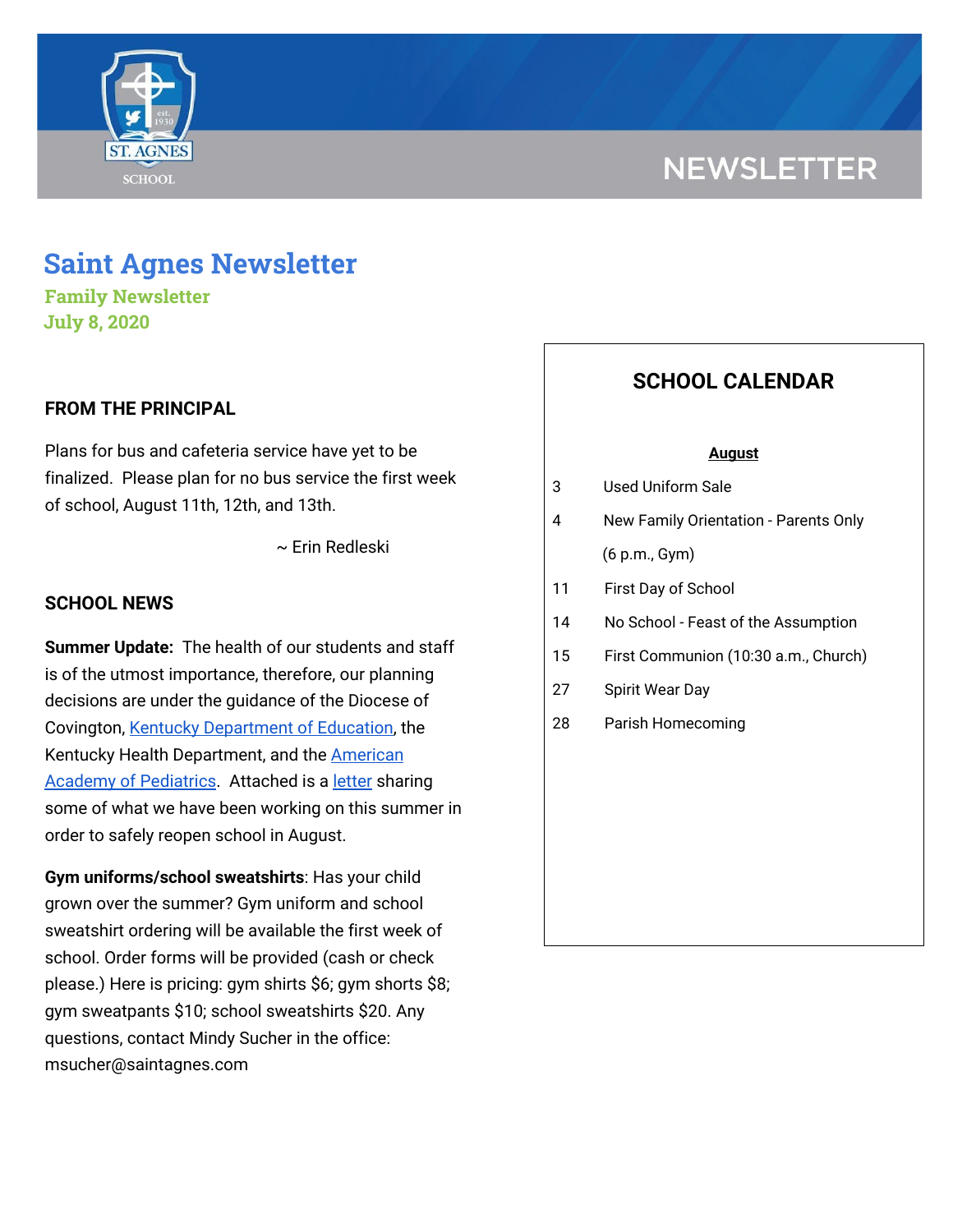**Masks & Face Coverings:** Masks will be required daily for students and staff in some capacity. Masks are an addition to the Saint Agnes dress code for 2020-2021. Each student will be provided one Saint Agnes gaiter-style mask from the school, however, if a different type is preferred, any style of cloth mask, that covers the mouth and nose, is acceptable so long as the patterns and symbols are school appropriate. Please support us by working with your child(ren) over the next month to increase their comfort level when practicing how to properly wear a [mask/gaiter.](https://school.saintagnes.com/wp-content/uploads/2020/07/wearing-a-cloth-face-covering.pdf)

**First Week Schedule**: Our first week of school is an opportunity for staff to teach our safety/health procedures and give common assessment to determine the academic needs of all students. Please see the below schedule for our first week of school.

|     | <b>Aug. 11</b>          | <b>Aug. 12</b>          | Aug. 13                 | Aug. 14          |
|-----|-------------------------|-------------------------|-------------------------|------------------|
|     | <b>Tuesday</b>          | Wednesday               | <b>Thursday</b>         | Friday- Holy Day |
| Κ   | A-K (11 a.m. dismissal) | L-Z (11 a.m. dismissal) | All (11 a.m. dismissal) | No School        |
| 1st | A-K (11 a.m. dismissal) | L-Z (11 a.m. dismissal) | All (full day)          | No School        |
| 2nd | All (full day)          | All (full day)          | All (full day)          | No School        |
| 3rd | All (full day)          | All (full day)          | All (full day)          | No School        |
| 4th | X                       | All (full day)          | All (full day)          | No School        |
| 5th | X                       | All (full day)          | All (full day)          | No School        |
| 6th | X                       | X                       | All (full day)          | No School        |
| 7th | X                       | X                       | All (full day)          | No School        |
| 8th | X                       | x                       | All (full day)          | No School        |

**Schoolbelles - School Uniforms**: The KY location will remain closed this summer and is scheduled to reopen in the Spring of 2021. Uniforms can still be ordered online [\(www.schoolbelles.com\)](http://www.schoolbelles.com/) or by telephone (1-888-637-3037) with their customer service team. A discount of 15% off regular retail price and FREE shipping is being extended for the inconvenience.

#### **Mission Statement of Saint Agnes School**

Saint Agnes School exists to provide excellence in Catholic education while inspiring and empowering our students to live the Gospel message of Jesus Christ. As compassionate and faithful Christians, we continue to pursue our spiritual journey, achieve our highest academic potential, and be stewards of the Catholic faith to others.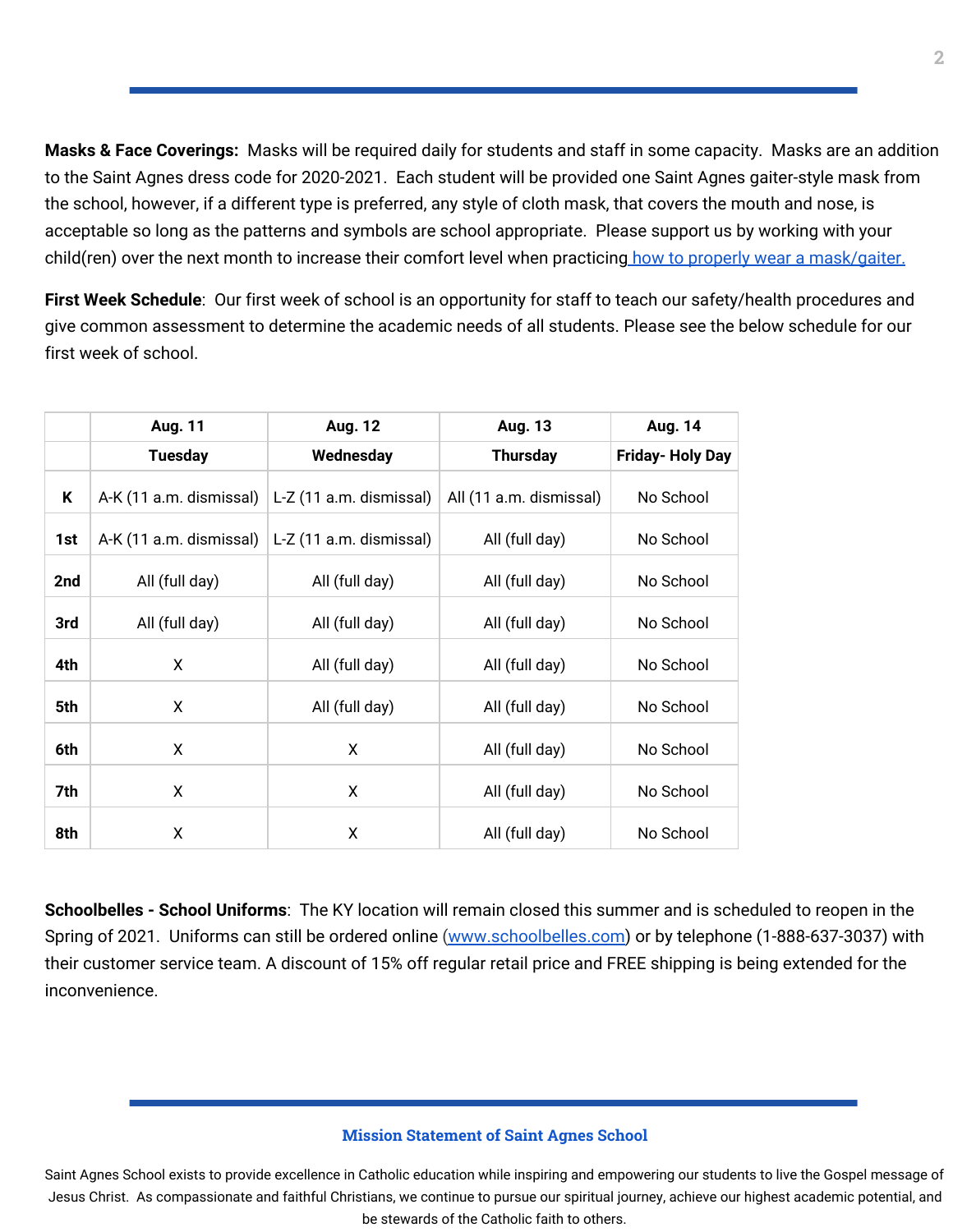**School Cafeteria Staff:** Several School Cafeterias in the Diocesan school system are looking for workers for the 2020-21 school year:

- · Holy Cross Elementary School in Latonia
- **St. Agnes Elementary School in Ft. Wright**
- St. Henry Elementary School in Erlanger
- · St. Joseph Elementary School in Crescent Springs
- · St. Pius X Elementary School in Edgewood
- · St. Timothy Elementary School in Union

Duties may include food preparation, serving line, cashier, cleanup, etc. The positions will begin in early August, and will generally follow the school calendar. If interested contact Jackie Kaiser jkaiser@covdio.org, or 859/392-1536.

#### **ATHLETIC BOOSTERS**

**Volleyball**: I hope all are well during this time of uncertainty. I have reached out to both the Volleyball Directors and Mrs. Redleski. At this time, the Diocesan directive is that no elementary schools should be using the gym. I would expect this to last until at least the end of July, as the current focus is around safely opening the schools for operation. We are still waiting for updated plans from KHSAA, which sets guidelines for the High School athletics, and in turn will help with the plans for the elementary schools. Although we have no clear future, I still want to be prepared for the volleyball season, should we be given the green light. With that being said, we need a count of who is going to sign up for St. Agnes Volleyball- 2020 season. Please send an email to stagnesvball@gmail.com with the following information:

- Kids name
- Grade
- As a parent, are you willing to help coach (Head Coach/ Assistant)
- Please view the additional volleyball [information](https://school.saintagnes.com/wp-content/uploads/2020/07/Volleyball-Additional-Information-2020-2021.pdf)

Hopefully we will be reaching out to you soon, with additional details for the 2020 volleyball season. Go Wildcats!

#### **Mission Statement of Saint Agnes School**

Saint Agnes School exists to provide excellence in Catholic education while inspiring and empowering our students to live the Gospel message of Jesus Christ. As compassionate and faithful Christians, we continue to pursue our spiritual journey, achieve our highest academic potential, and be stewards of the Catholic faith to others.